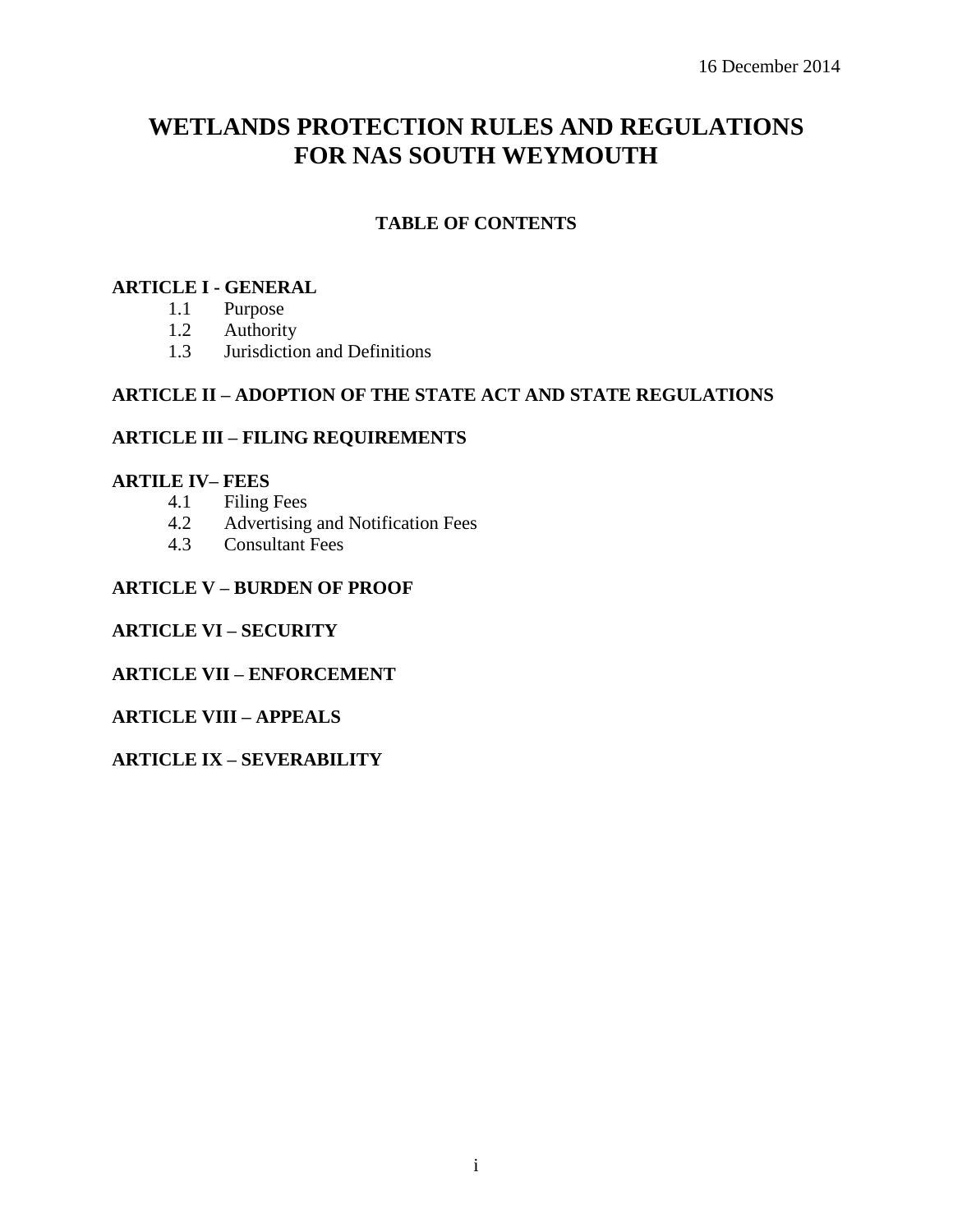# **WETLANDS PROTECTION RULES AND REGULATIONS FOR NAS SOUTH WEYMOUTH**

# **ARTICLE I GENERAL**

# **1.1 Purpose**

The purpose of these Wetlands Protection Rules and Regulations for Naval Air Station ("NAS") South Weymouth (the "regulations") is to protect freshwater wetlands and other resources in NAS South Weymouth as defined in the Massachusetts Wetlands Protection Act (M.G.L. Ch. 131, Section 40) (the "State Act") and implementing regulations (310 CMR 10.00) (the "State Regulations").

It is deemed in the public interest that activities determined by a Conservation Commission likely to have a significant or cumulative effect upon the resource areas and interests protected by the State Act and State Regulations be controlled.

# **1.2 Authority**

- A. These regulations shall be known and may be cited as the Wetlands Protection Rules and Regulations for NAS South Weymouth.
- B. Under the authority vested in the Southfield Redevelopment Authority (the "Authority") under Chapter 291, Sections 6(t) and 14(h) of the Acts of 2014 ("Enabling Legislation") and under the Zoning and Land Use By-Laws of Naval Air Station (NAS) South Weymouth ("Zoning By-Laws"), the Authority hereby adopts these Wetlands Protection Rules and Regulations for NAS South Weymouth.
- C. NAS South Weymouth is divided into a Central Redevelopment Area and Perimeter Area, as described in more detail in the Zoning By-Laws. The provisions of these regulations shall apply in both the Central Redevelopment Area and the Perimeter Area. The Authority, acting in the capacity of a Conservation Commission, shall administer and enforce these regulations within the boundaries of the Central Redevelopment Area, and the Conservation Commission of each Town shall administer and enforce these regulations within the boundaries of that portion of the Perimeter Area located within such Town. Areas outside NAS South Weymouth shall remain entirely within the jurisdiction of the Towns and shall continue to be administered by officials of the Towns in accordance with all applicable laws, including the municipal laws and regulations applicable to the Towns.
- D. For the purposes of these regulations, the term "Commission" shall mean the Authority with respect to the Central Redevelopment Area and the Conservation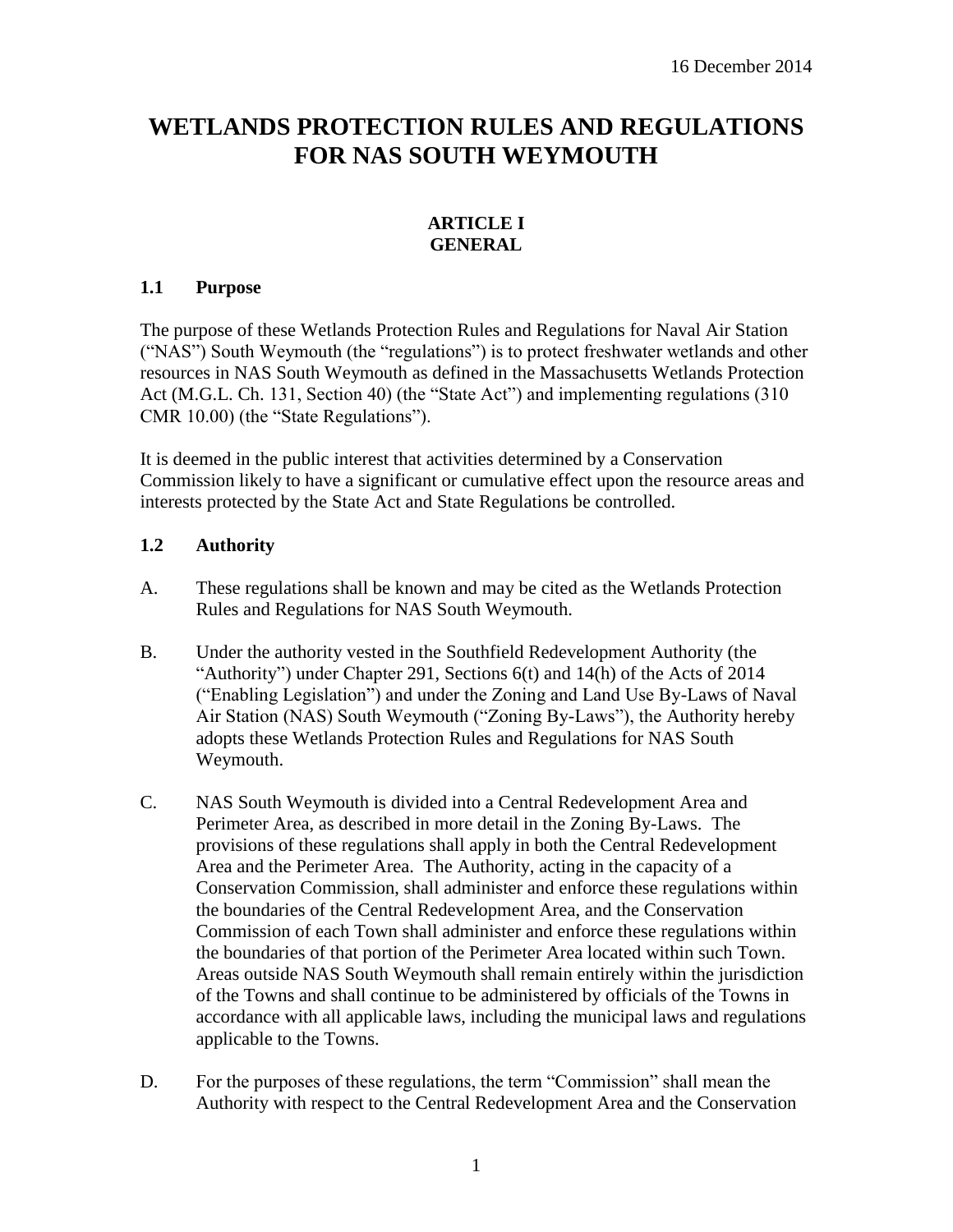Commission of the Town of Abington, Rockland or Weymouth, as applicable, with respect to that portion of the Perimeter Area located within such Town.

- E. Within the Central Redevelopment Area, these regulations shall also be enforced by the Conservation Agent employed or designated by the Authority. The Conservation Agent shall coordinate with the Conservation Commissions of the Towns of Abington, Rockland and Weymouth on issues of mutual concern. Duties of the Conservation Agent shall be specified by the Authority.
- F. The Authority shall maintain full authority to administer these regulations until that authority is transferred to another board established in accordance with Section 33 of the Enabling Legislation.

## **1.3 Jurisdiction and Definitions**

The jurisdiction of the Commission shall be in accordance with the State Act and State Regulations. Definitions set forth in the State Act and State Regulations shall have the same meaning under these regulations. Capitalized terms used but not defined in these regulations or the State Act or State Regulations shall have the meaning ascribed to such terms in the Zoning By-Laws.

# **ARTICLE II ADOPTION OF THE STATE ACT AND STATE REGULATIONS**

The State Act and State Regulations are hereby adopted by the Authority and all provisions, performance standards and requirements set forth under the State Act and State Regulations shall be enforceable under these regulations.

## **ARTICLE III FILING REQUIREMENTS**

Any person filing an Abbreviated Notice of Resource Area Delineation, a Request for Determination of Applicability, a Notice of Intent, a request for amendment to or extension of a Determination of Applicability or an Order of Conditions, or a request for a Certificate of Compliance (the "Application") with the Commission in connection with a project proposed in any portion of NAS South Weymouth shall adhere to the filing requirements as outlined below.

If the filing pertains to land within the Central Redevelopment Area, a minimum of ten (10) copies of the Application shall be provided by certified mail or by hand delivery to the Authority. In addition, each filing shall contain one (1) electronic copy of the Application. The Authority will affix an official stamp on the Application stating the date received (the "Official Filing Date"). The Authority shall expeditiously forward one or more copies of the Application to the Authority's appropriate boards, officials, employees and designees. The Authority shall expeditiously forward one (1) copy of the Application to the Conservation Commission of the Town in which the proposed project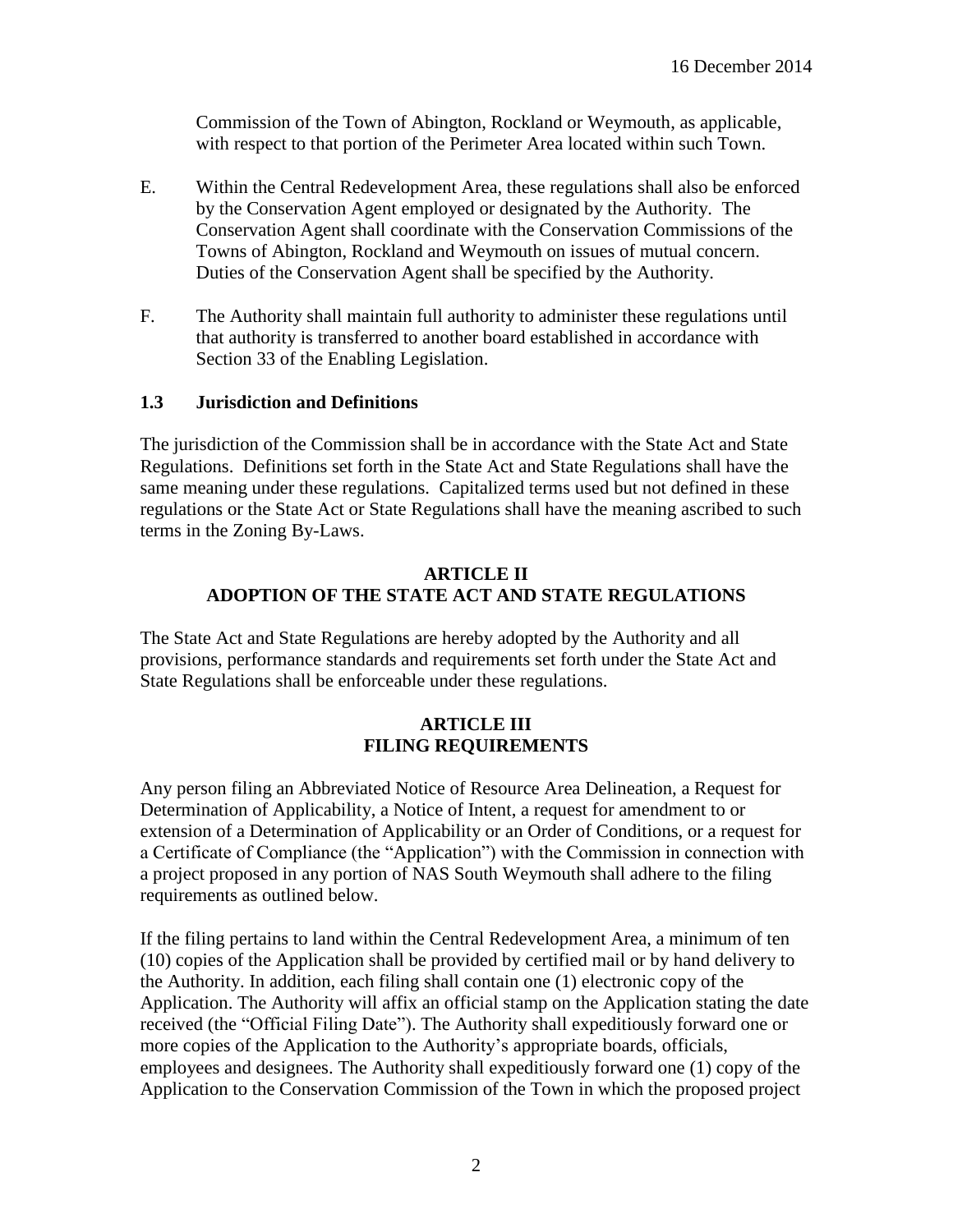is located within. If the filing pertains to land within 300 feet of an adjoining municipality, the Authority shall also provide one (1) copy of the Application to the Conservation Commission of that municipality.

If the filing pertains to land in the Perimeter Area, a minimum of ten (10) copies of the Application shall be delivered by certified mail or by hand delivery to the applicable Commission and one (1) copy of the Application shall be delivered contemporaneously by certified mail or by hand delivery to the Authority. In addition, each filing with the applicable Commission shall contain one (1) electronic copy of the Application. The applicable Commission will affix an official stamp on the Application stating the date received (the "Official Filing Date"). Simultaneous with the filing with the applicable Commission, the applicant shall forward one copy of the Application by certified mail or hand delivery to any and all appropriate boards and officials within such Town. If the filing pertains to land within 300 feet of an adjoining municipality, the applicant shall also provide one (1) copy of the Application to the Conservation Commission of that municipality.

In cases where copies of an Application are sent to the appropriate boards and officials mentioned above, said Application shall be provided under a cover letter that shall inform the appropriate boards and officials that under the provision of these regulations they have 14 days from the Official Filing Date in which to file advisory comments and recommendations with the Commission and the applicant. An affidavit of the person providing notice, with a copy of the notice mailed or delivered, shall be filed with the Commission. The Commission shall not take final action until the boards and officials have had 14 days from the Official Filing Date to file written comments and recommendations with the Commission, which the Commission shall take into account but which shall not be binding on the Commission. The applicant shall have the right to receive any comments and recommendations, and to respond to them at a hearing of the Commission, prior to final action.

In addition to the filing requirements outlined above, all applicants shall also adhere to the filing requirements contained in the State Regulations.

### **ARTICLE IV FEES**

## **4.1 Filing Fees**

In addition to those fees payable to the Commission in accordance with the State Regulations, each submittal to the Commission shall include a filing fee consistent with the requirements set forth in the schedule of fees adopted by the Authority (the "Schedule of Filing Fees"). The Schedule of Filing Fees shall be kept on file at the offices of the Authority and with each Commission in the Towns of Abington, Rockland and Weymouth. All fees shall be paid by check or money order payable to (i) "Southfield Redevelopment Authority" where the Authority is the Commission, (ii) the "Town of Abington" where the Abington Conservation Commission is the Commission, (iii) the "Town of Rockland" where the Rockland Conservation Commission is the Commission,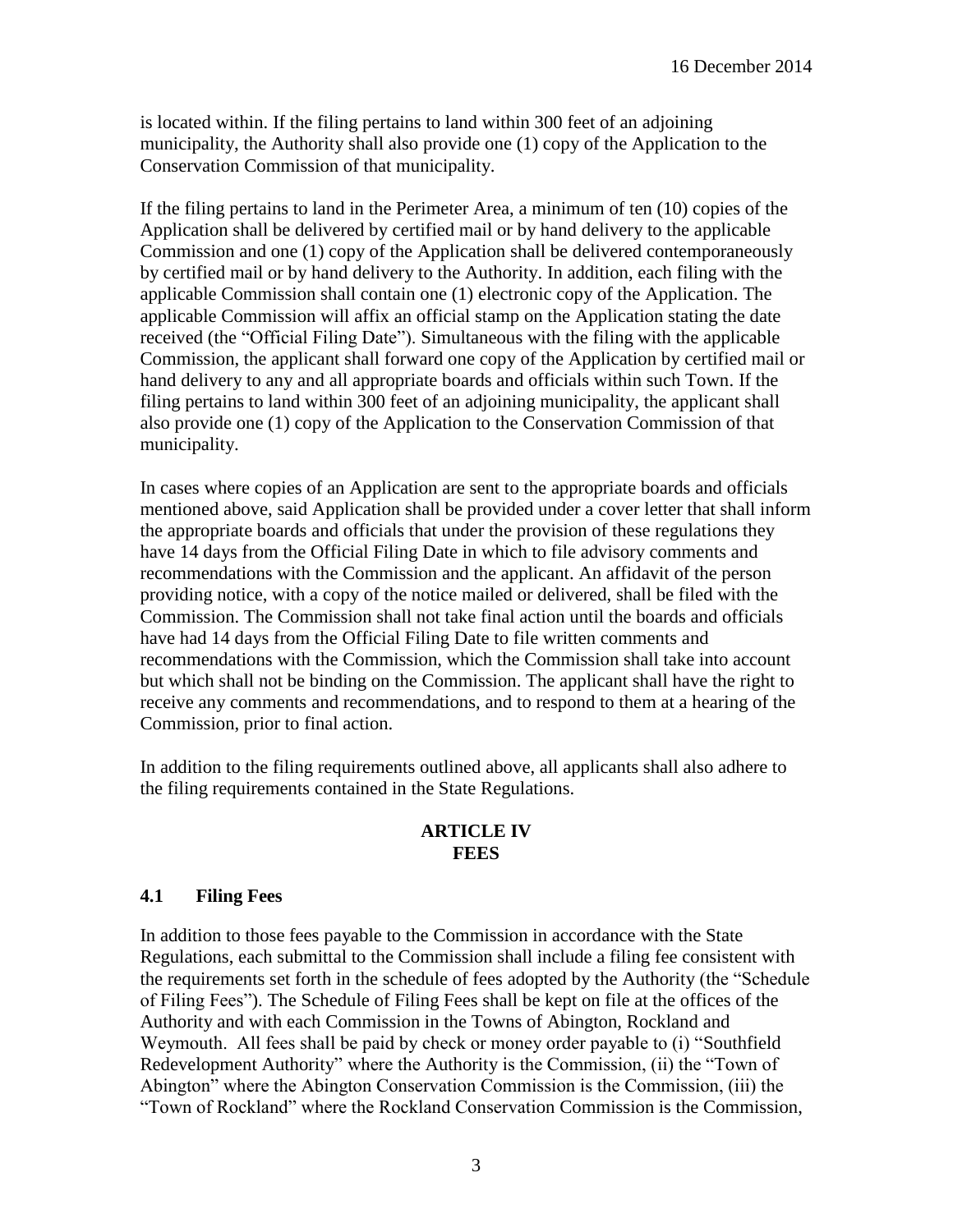and (iv) the "Town of Weymouth" where the Weymouth Conservation Commission is the Commission. The filing fee shall be presented to the Commission at the time an Application is filed with the Commission. No submittal will be processed without the requisite fee, except as otherwise provided in these regulations.

# **4.2 Advertising and Notification Fees**

In addition to the filing fee, an applicant must also pay for any mailings and legal notices published by the Commission in conjunction with the applicant's filing.

# **4.3 Consultant Fees**

Upon receipt of an Abbreviated Notice of Resource Area Delineation, a Request for Determination of Applicability, a Notice of Intent, a request for amendment to or extension of a Determination of Applicability or an Order of Conditions, or a request for a Certificate of Compliance, or at any point during the Application and hearing process, the Commission is authorized per M.G.L. Ch. 44, Section 53G to require an applicant to pay a fee for the reasonable costs and expenses borne by the Commission for specific expert engineering, environmental and other consultant services deemed necessary by the Commission to come to a final decision on the Application or request (the "Consultant Fee").

The specific consultant services may include, but are not limited to the following:

- Application review and the preparation of draft Determinations of Applicability and Orders of Conditions;
- Field investigations to document and/or confirm site conditions;
- Review and confirmation of resource area/buffer zone impact analyses and mitigation plans, including plans for wetland replication;
- Review and confirmation of engineering design plans;
- Review and confirmation of drainage and stormwater management calculations and plans;
- Review and confirmation of soil erosion and sediment control plans;
- Construction and post-construction monitoring and reporting; and
- Attendance at Commission meetings and hearings.

The applicant shall also pay the consultant's expenses in performing tasks for which the consultant was retained by the Commission. These expenses include, but are not limited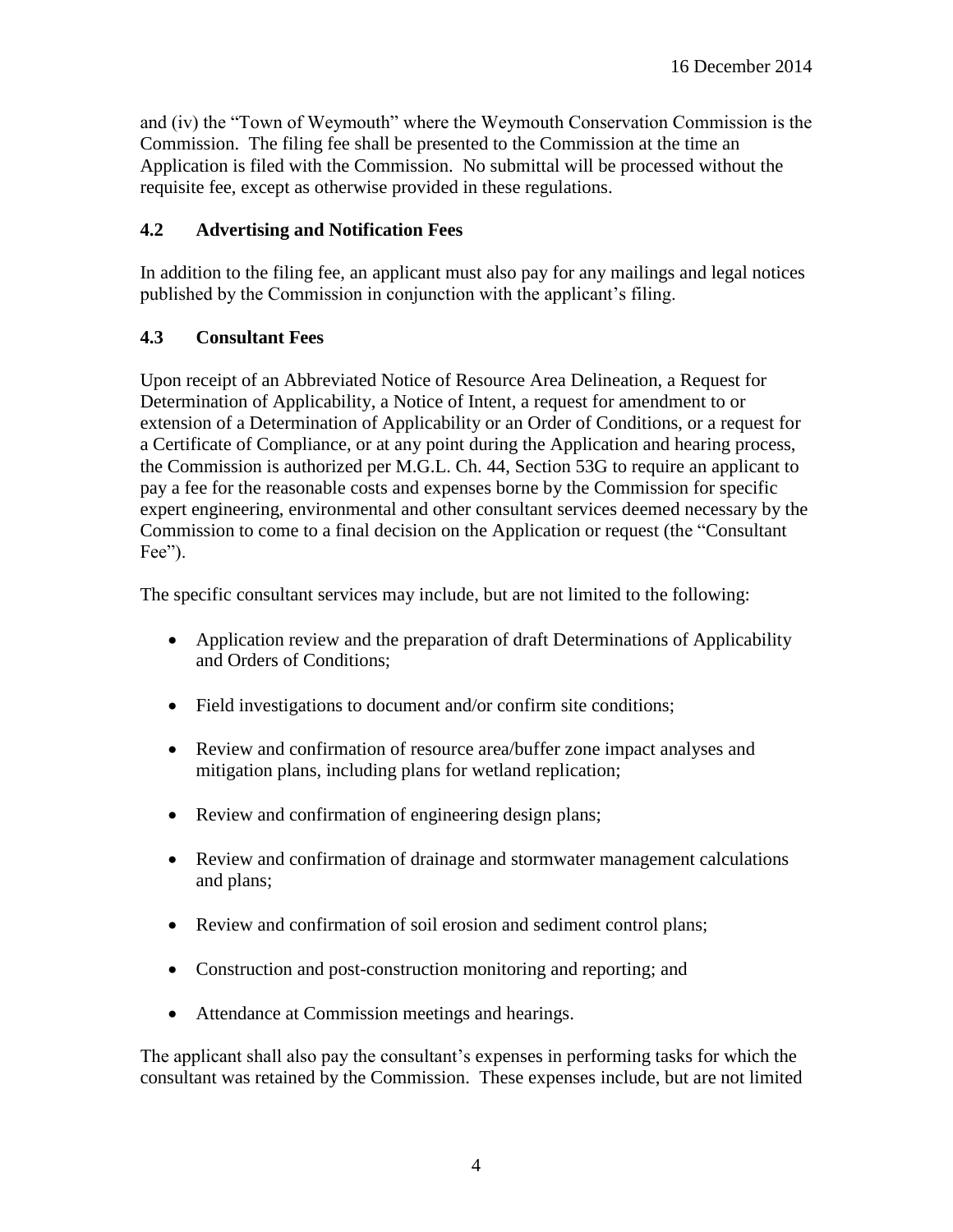to mileage, postage, overnight delivery, photocopies, reprographics, presentation materials, and other out-of-pocket expenses directly related to the Application.

All consultants shall be retained and supervised by the Commission. All requests for meetings, site visits, reports, and questions to the consultant shall be submitted to the Commission or its agent unless the Commission authorizes the consultant to work directly with the applicant to resolve project-related issues. A copy of all consultant reports shall be provided by the Commission to the applicant in a timely manner.

Should the Commission determine that consultant fees are necessary for a proposed project, the Commission shall select a qualified consultant(s) and request a written estimate of costs for the provision of the requested services. Said estimate shall be provided to the applicant. Barring an administrative appeal relative to consultant selection, the applicant shall transmit to the Commission a check or money order equal in amount to the consultant cost estimate.

The consultant fee shall be deposited with the Authority or the applicable Town Treasurer, who shall establish a special account in accordance with M.G.L., Ch. 44, Section 53G. If a revolving fund for consultant fees is established, the applicant's payment shall be put into such revolving fund, and the Commission may draw upon that fund for specific consultant services approved by the Commission at one of its public meetings.

The Commission's consultant shall not begin work until payment is made by the applicant. Once the Consultant's services are completed, the Commission shall release any unexpended funds, including any accrued interest, to the applicant unless the Commission decides at a public meeting that additional consultant services may be required.

If the actual Consultant Fee is more than the estimated amounts, the applicant will be required to pay the additional cost prior to authorization of further work and prior to rendering of the Commission's decision on the Application.

The Commission shall exercise its discretionary authority in making a determination to require the payment of a consultant fee. Any applicant aggrieved by the imposition or amount of the consultant fee, or any action related thereto, may appeal the Commission's decision according to the provisions of M.G.L., Ch. 44, Section 53G or other Massachusetts General Laws, as may be applicable.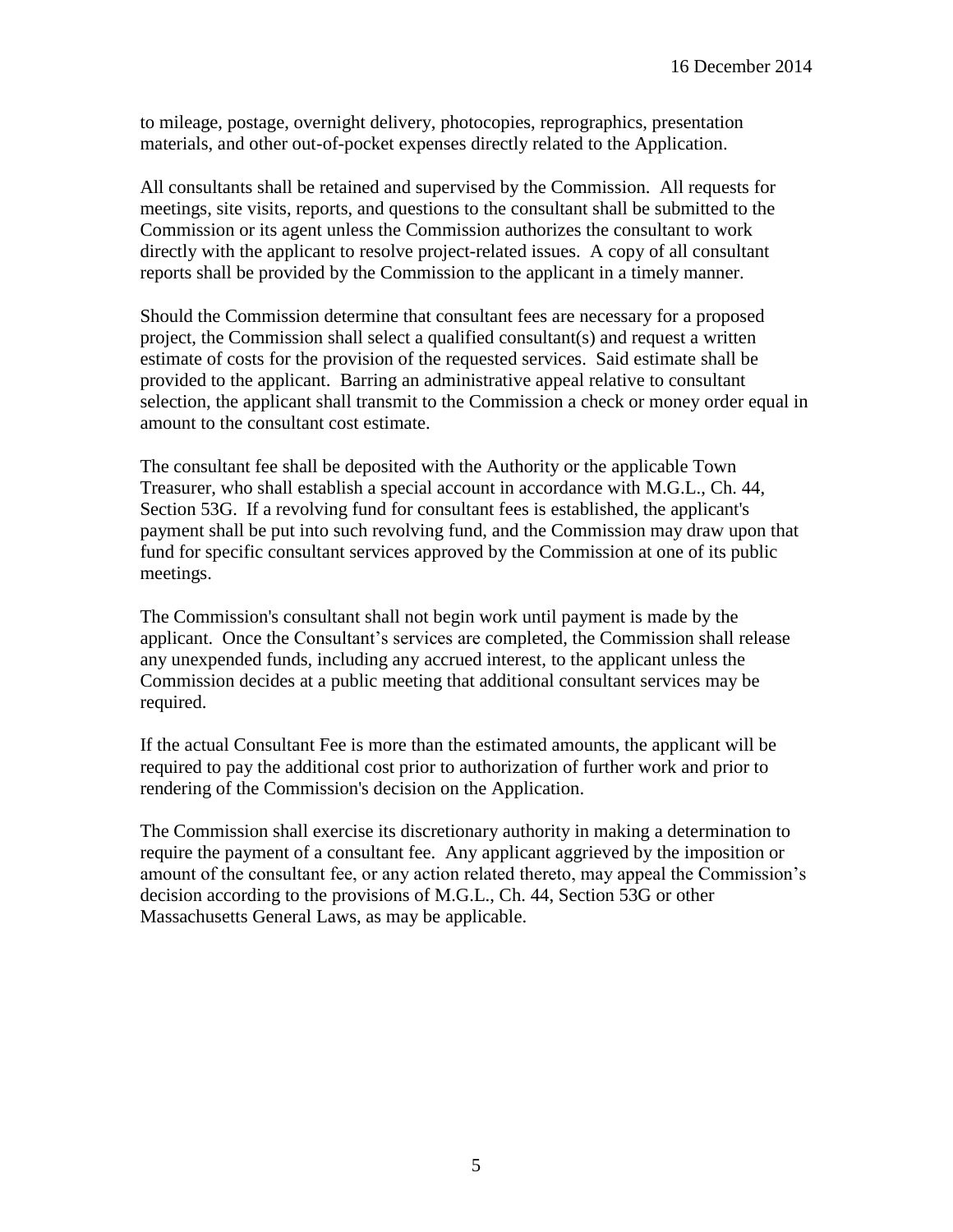#### **ARTICLE V BURDEN OF PROOF**

Any applicant proposing alterations to any area subject to regulation under these regulations shall have the burden of proving by a preponderance of the credible evidence that the proposed work complies with the provisions, performance standards and requirements set forth in the State Act and State Regulations. Any applicant filing a request for a Certificate of Compliance shall have the burden of proving by a preponderance of the credible evidence that the work approved by an Order of Conditions issued by the Commission pursuant to these regulations conforms and complies with said conditions.

Failure to provide adequate evidence to the Commission supporting this burden shall be sufficient cause for the Commission to deny issuing an Order of Conditions, grant an Order of Conditions with conditions, or refrain from issuing a Certificate of Compliance.

# **ARTICLE VI SECURITY**

As a condition of an Order of Conditions issued under these regulations, the Commission may require that compliance with the conditions imposed with said Order of Conditions (including conditions requiring mitigation work) be secured wholly or in part by one or both of the following methods:

- By a proper bond, deposit of money or negotiable securities, or other undertaking of financial responsibility sufficient in the opinion of the Commission, to be released in whole or in part upon issuance of a Certificate of Compliance for work performed pursuant to the Order of Conditions;
- By the Authority's acceptance of a conservation restriction, easement, or other covenant enforceable in a court of law, executed and duly recorded by the owner of record, attached to the land to the benefit of the Authority whereby the requirements of the Order of Conditions shall be performed and observed before any lot may be conveyed other than by mortgage deed. This method shall be used only with the consent of the applicant.

## **ARTICLE VII ENFORCEMENT**

The Commission, its agents, officers, and employees shall have authority to enter upon privately owned land for the purpose of performing their duties under these regulations and may make or cause to be made such examinations, surveys, or sampling, as the Commission deems necessary, subject to the Constitutions and laws of the United States and the Commonwealth of Massachusetts.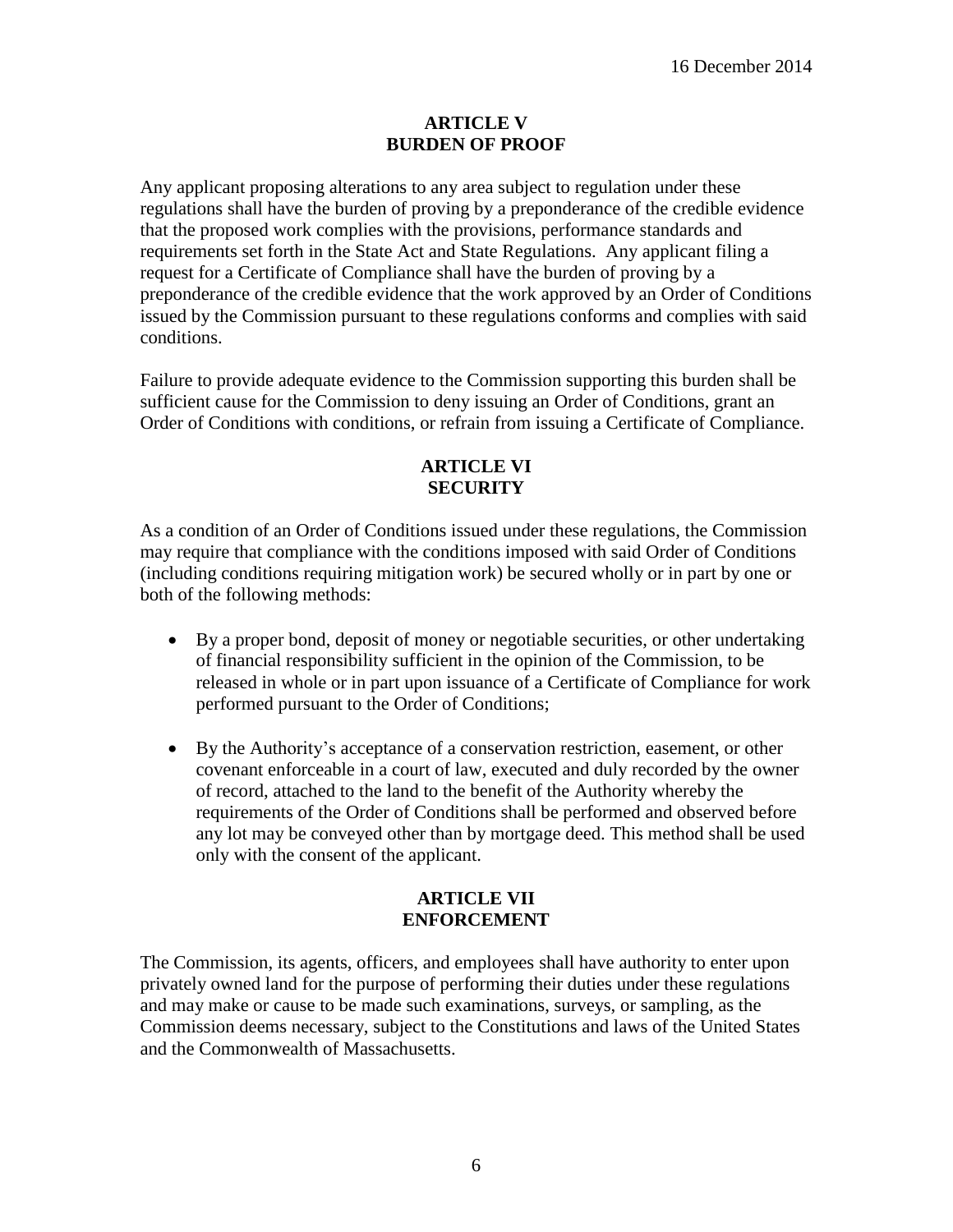The Commission shall have authority to enforce these regulations, and permits issued there under by violation notices, administrative orders, and civil and criminal court actions.

In emergency situations, or when an imminent threat to human health or the environment exists, the Commission, its agents, officers, and employees shall have the authority to immediately stop any and all work, which is in violation of these regulations, the State Act and/or the State Regulations. A written stop work notice shall be presented to any person who is found to be in violation. The Commission, its agents, officers, and employees shall provide written approval for re-commencement of work once the infraction has been remedied and the offender has provided written confirmation to the Commission documenting the implementation of the remedy.

Any person who violates provisions of these regulations may be ordered to restore the property to its original condition and take other action deemed necessary by the Commission to remedy such violations. Fines established by the Commission also may be imposed. Upon request of the Commission, the Authority or applicable Town shall take legal action for enforcement under civil law.

Any person who violates any provision of these regulations, permits, or administrative orders issued hereunder, shall be subject to a fine of not more than \$300 per day per offense. Each day or portion thereof during which a violation continues shall constitute a separate offense. If the person violates more than one provision of these regulations or any condition or permit issued hereunder, each provision, condition, or permit so violated shall constitute a separate offense. If in the estimation of the Commission, corrective work is required to protect wetland resource areas, and the applicant fails to perform said corrective work within a reasonable period of time as set by the Commission, the Commission may order the same to be performed by a party to be determined by the Commission. The landowner shall be required to reimburse the Commission for all costs incurred. These costs will be in addition to the fines described above.

As an alternative to criminal prosecution in a specific case, the Commission and its agents may issue citations under the non-criminal disposition procedure set forth in M.G.L. Ch. 40, Section 21D.

If a civil fine for a violation is contemplated, the Commission shall hold a public hearing to discuss the alleged violation and to give the landowner and/or violator an opportunity to respond to the evidence and circumstances. The landowner and/or violator shall be given at least 48 hours' notice in writing of the date, time and place of the hearing, by certified mail/return receipt requested or hand delivery. The fine is payable to the Commission within 21 days.